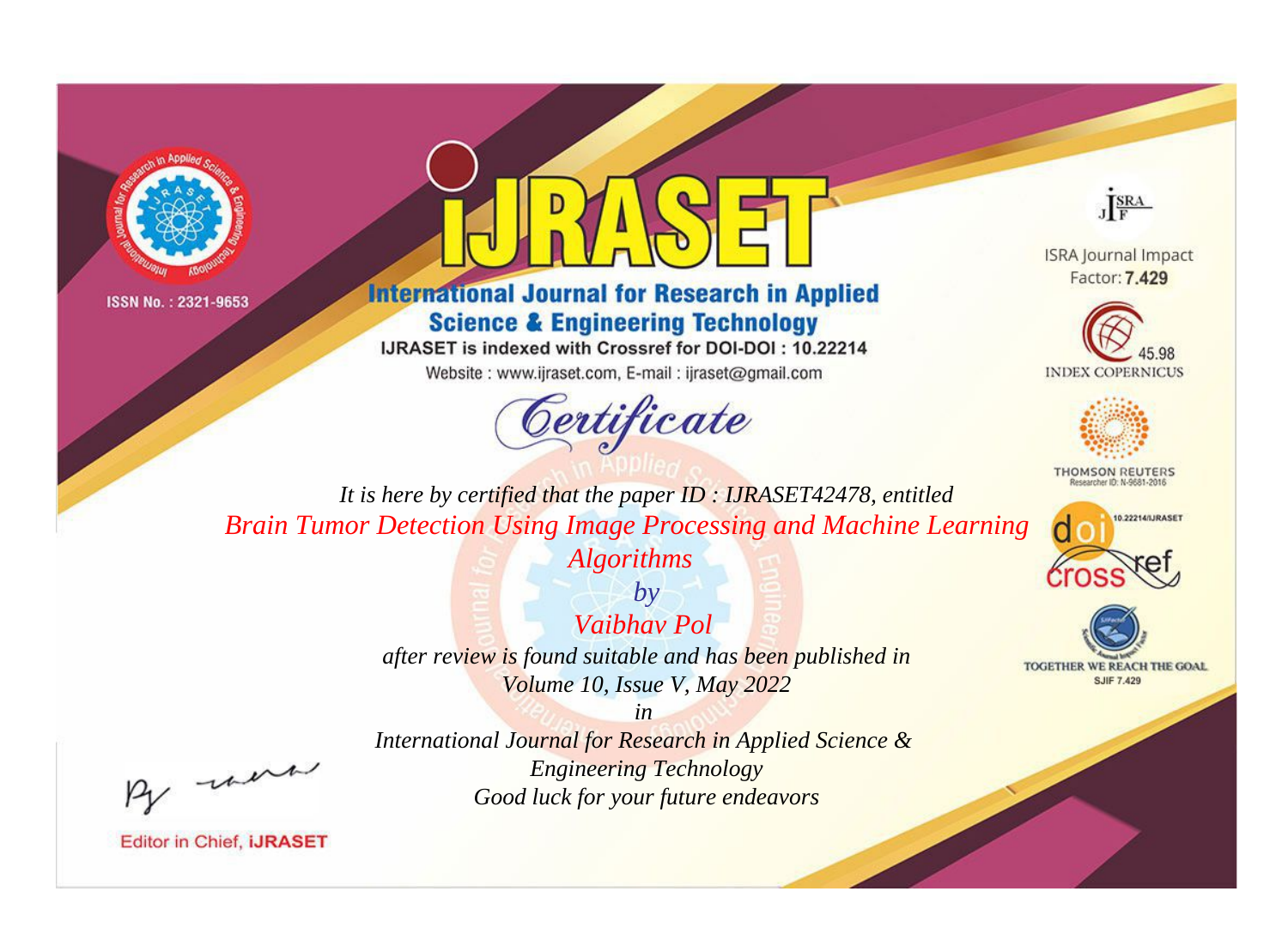



# **International Journal for Research in Applied Science & Engineering Technology**

IJRASET is indexed with Crossref for DOI-DOI: 10.22214

Website: www.ijraset.com, E-mail: ijraset@gmail.com



JERA

**ISRA Journal Impact** Factor: 7.429





**THOMSON REUTERS** 



TOGETHER WE REACH THE GOAL **SJIF 7.429** 

It is here by certified that the paper ID: IJRASET42478, entitled **Brain Tumor Detection Using Image Processing and Machine Learning Algorithms** 

> $by$ Prof. Akshada Dighe after review is found suitable and has been published in Volume 10, Issue V, May 2022

were

International Journal for Research in Applied Science & **Engineering Technology** Good luck for your future endeavors

 $in$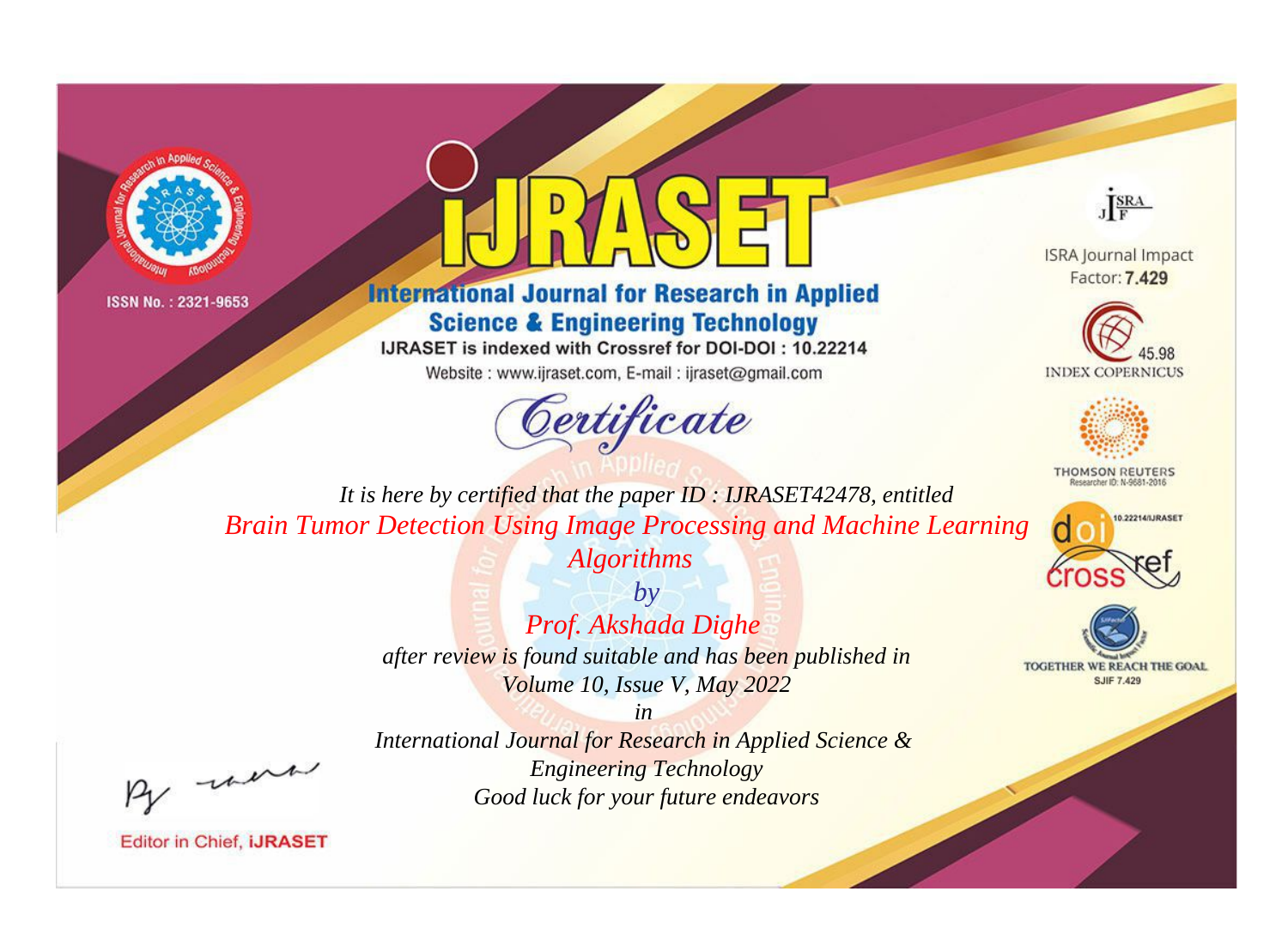



# **International Journal for Research in Applied Science & Engineering Technology**

IJRASET is indexed with Crossref for DOI-DOI: 10.22214

Website: www.ijraset.com, E-mail: ijraset@gmail.com



JERA

**ISRA Journal Impact** Factor: 7.429





**THOMSON REUTERS** 



TOGETHER WE REACH THE GOAL **SJIF 7.429** 

It is here by certified that the paper ID: IJRASET42478, entitled **Brain Tumor Detection Using Image Processing and Machine Learning Algorithms** 

> $b\nu$ Vaishnavi Kulkarni after review is found suitable and has been published in Volume 10, Issue V, May 2022

were

International Journal for Research in Applied Science & **Engineering Technology** Good luck for your future endeavors

 $in$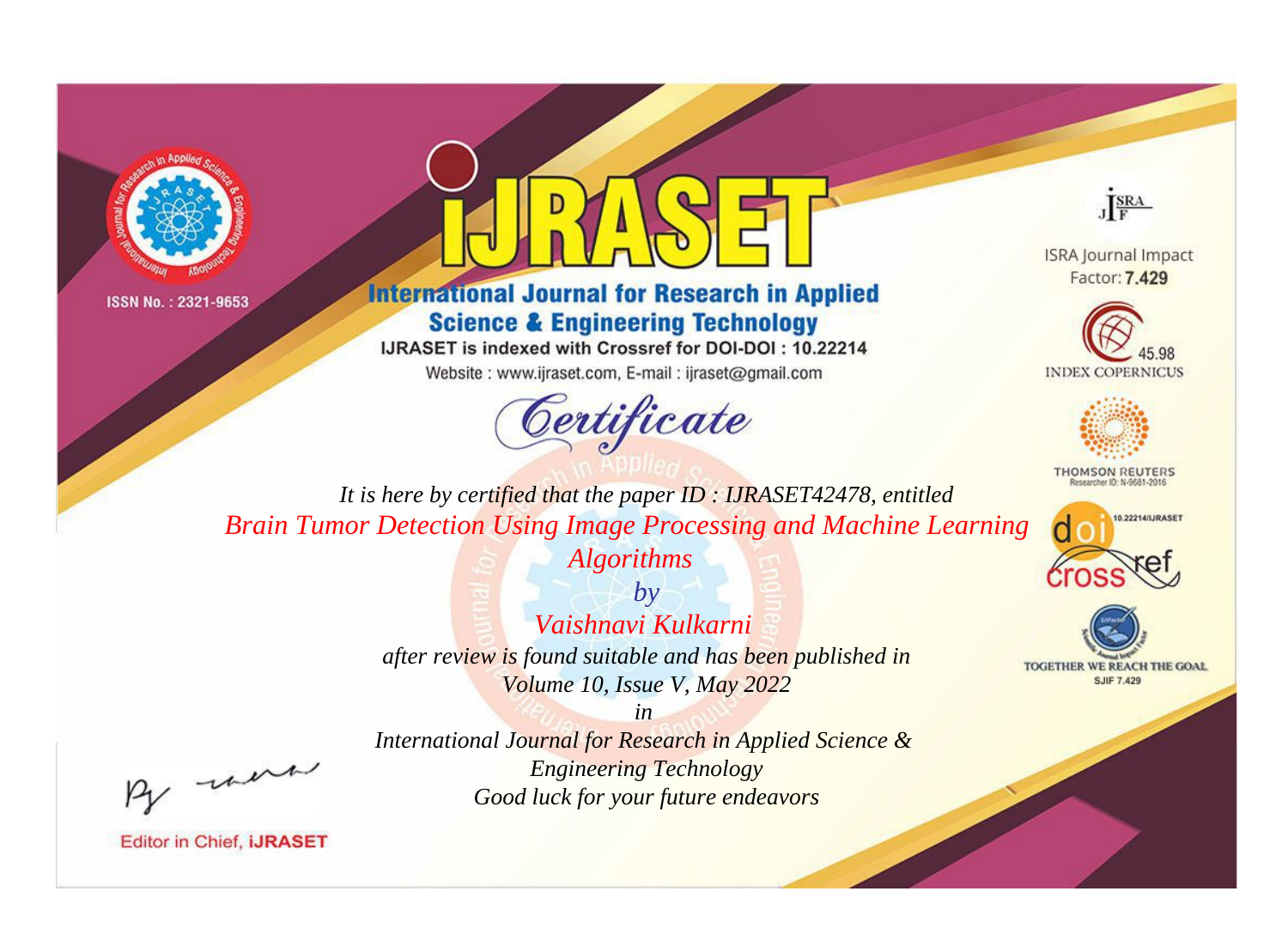



# **International Journal for Research in Applied Science & Engineering Technology**

IJRASET is indexed with Crossref for DOI-DOI: 10.22214

Website: www.ijraset.com, E-mail: ijraset@gmail.com



JERA

**ISRA Journal Impact** Factor: 7.429





**THOMSON REUTERS** 



TOGETHER WE REACH THE GOAL **SJIF 7.429** 

It is here by certified that the paper ID: IJRASET42478, entitled **Brain Tumor Detection Using Image Processing and Machine Learning Algorithms** 

> $by$ Harshali Agarwal after review is found suitable and has been published in Volume 10, Issue V, May 2022

were

International Journal for Research in Applied Science & **Engineering Technology** Good luck for your future endeavors

 $in$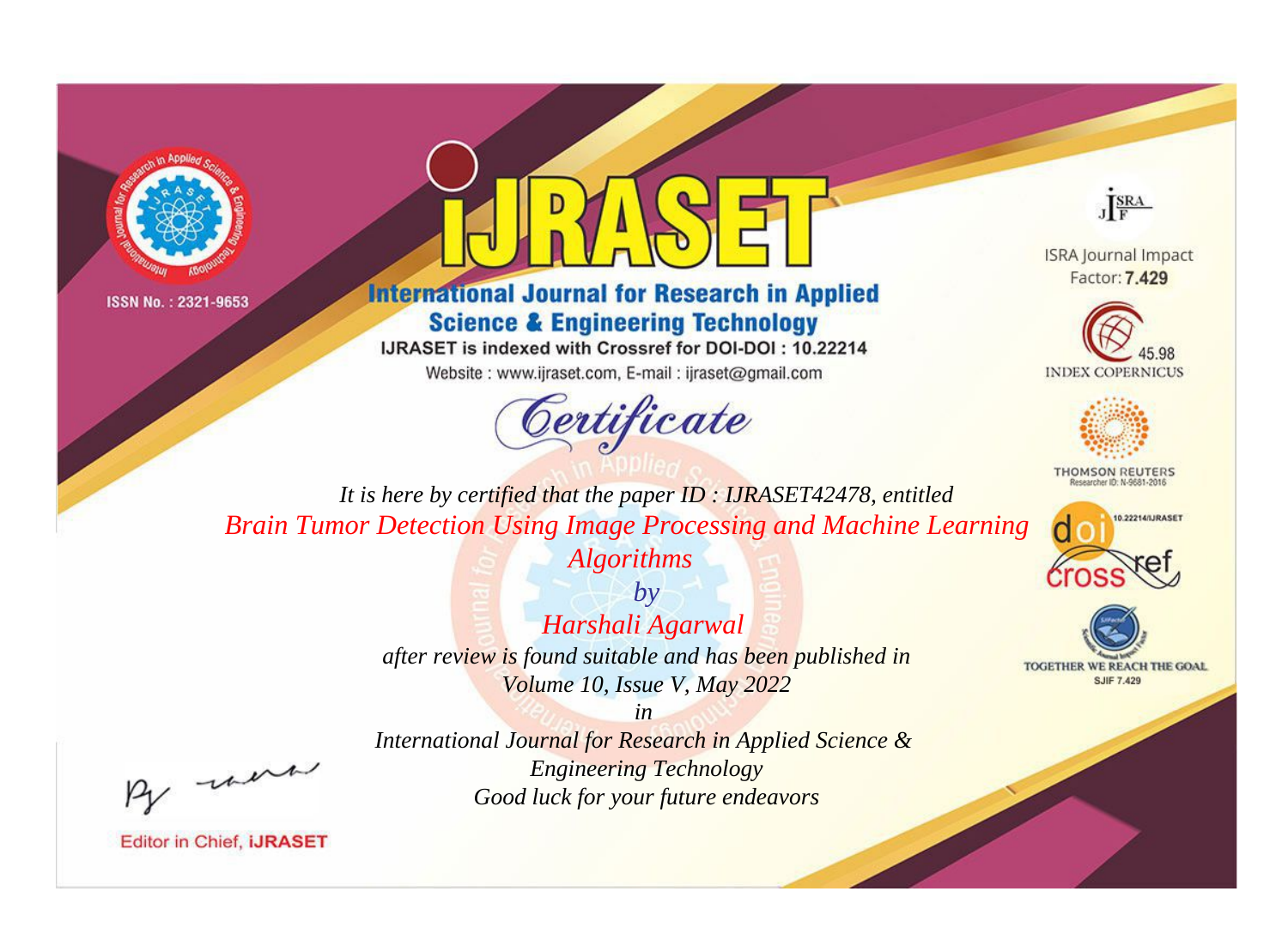



# **International Journal for Research in Applied Science & Engineering Technology**

IJRASET is indexed with Crossref for DOI-DOI : 10.22214

Website: www.ijraset.com, E-mail: ijraset@gmail.com



JERA

**ISRA Journal Impact** Factor: 7.429





**THOMSON REUTERS** 



TOGETHER WE REACH THE GOAL **SJIF 7.429** 

It is here by certified that the paper ID: IJRASET42478, entitled **Brain Tumor Detection Using Image Processing and Machine Learning Algorithms** 

> $by$ **Shreeya Sapate** after review is found suitable and has been published in Volume 10, Issue V, May 2022

were

International Journal for Research in Applied Science & **Engineering Technology** Good luck for your future endeavors

 $in$